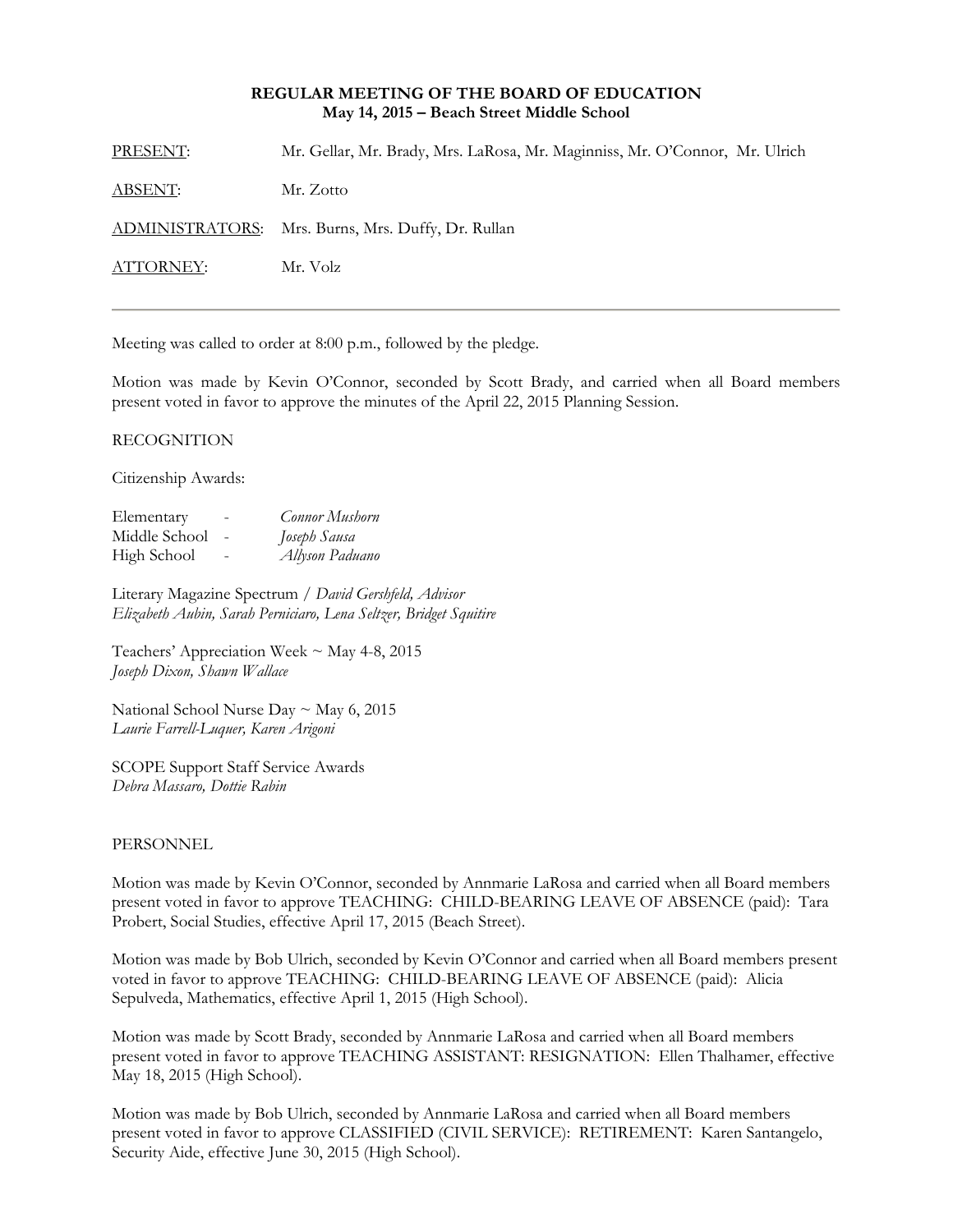Motion was made by Bob Ulrich, seconded by Kevin O'Connor and carried when all Board members present voted in favor to approve CLASSIFIED (CIVIL SERVICE): TERMINATION: Michael Oliveto, Custodial Worker I, effective May 1, 2015 (Paul J. Bellew).

Motion was made by Bob Ulrich, seconded by Annmarie LaRosa and carried when all Board members present voted in favor to approve CLASSIFIED (CIVIL SERVICE): SUBSTITUTE CUSTODIAN (\$9.75 per hour): Gage Alder, effective May 15, 2015.

Motion was made by Bob Ulrich, seconded by Annmarie LaRosa and carried when all Board members present voted in favor to approve CLASSIFIED (CIVIL SERVICE): SUBSTITUTE FOOD SERVICE WORKER (\$9.75 per hour): Karen Compitello, effective May 15, 2015.

Motion was made by Kevin O'Connor, seconded by Annmarie LaRosa and carried when all Board members present voted in favor to approve CLASSIFIED (CIVIL SERVICE): SUBSTITUTE NURSE (\$115 per diem): Joan Eberlin, effective May 15, 2015; Patricia Fogarty effective May 15, 2015; Holly Giovi, effective May 15, 2015; Dina Legland, effective May 15, 2015; Laurene Lopez, effective May 15, 2015; Katherine Panaro, effective May 15, 2015; \*Megan Volpini, effective May 15, 2015.

Motion was made by Bob Ulrich, seconded by Kevin O'Connor and carried when all Board members present voted in favor to approve OTHER: SUBSTITUTE TEACHER (\$115 per diem): Danielle Cohen, effective May 15, 2015; Lori DiMuccio, effective May 15, 2015; Nancy Gilmore, effective April 27, 2015; Shannon Maloney, effective May 15, 2015; Brady Wilkens, effective May 15, 2015.

Motion was made by Scott Brady, seconded by Annmarie LaRosa and carried when all Board members present voted in favor to approve OTHER: SUBSTITUTE TEACHING ASSISTANT (\$85 per diem): Danielle Cohen, effective May 15, 2015; Lori DiMuccio, effective May 15, 2015; Nancy Gilmore, effective April 27, 2015; Brady Wilkens, effective May 15, 2015.

# CURRICULUM UPDATE

Dr. Rullan informed the audience that Beach Street students attended a field trip to Philadelphia and Udall students went to Boston. An ASL (American Sign Language) Idol fundraising event took place at the high school, raising \$3,267.10 for the American Society for Deaf Children. Brian Taylor, Director of Science & Technology, and three science teachers from various grade levels attended a workshop from which feedback will be used by the SED to write STEM (Science, Technology, Engineering and Math) standards this summer. An MST (Math, Science and Technology) Fair was held at Bayview Elementary School. The Physical Education Department is getting ready for field day at the various elementary buildings. Courses are being developed for the Little Lions Preschool Program.

# REPORT OF BOARD COMMITTEES

Finance Committee: Ron Maginniss reported on the meeting held on 5/12/2015. Items reviewed included the March treasurer's report, March payroll summary and claims audit report. Warrants, March financial statements, scholarship donation from Jostens, 2015-2016 bid extensions and health service contracts for Bay Shore UFSD and Westbury UFSD were reviewed. Mrs. Duffy discussed state aid that was received and representatives from Preferred Meal Systems held a presentation on an alternative way to administer the food services program (which would not be cost-effective for the district at this time).

Policy Committee: Annmarie LaRosa reported on the meeting that was held on 4/22/15. The committee had a First Reading of the following policies: No. 3210 Visitors to School; No. 3220 Public Expression at Meetings; No. 3231 Complaints and Grievances by Employees; No. 3232 Complaints and Grievances by Students; No. 3251 Parental Involvement; No. 3272 Advertising in Schools; No. 3280 Public Use of School Facilities; No. 3290 Operation of Motor-Driven Vehicles on District Property.

A second reading of the above policies will take place at the next meeting.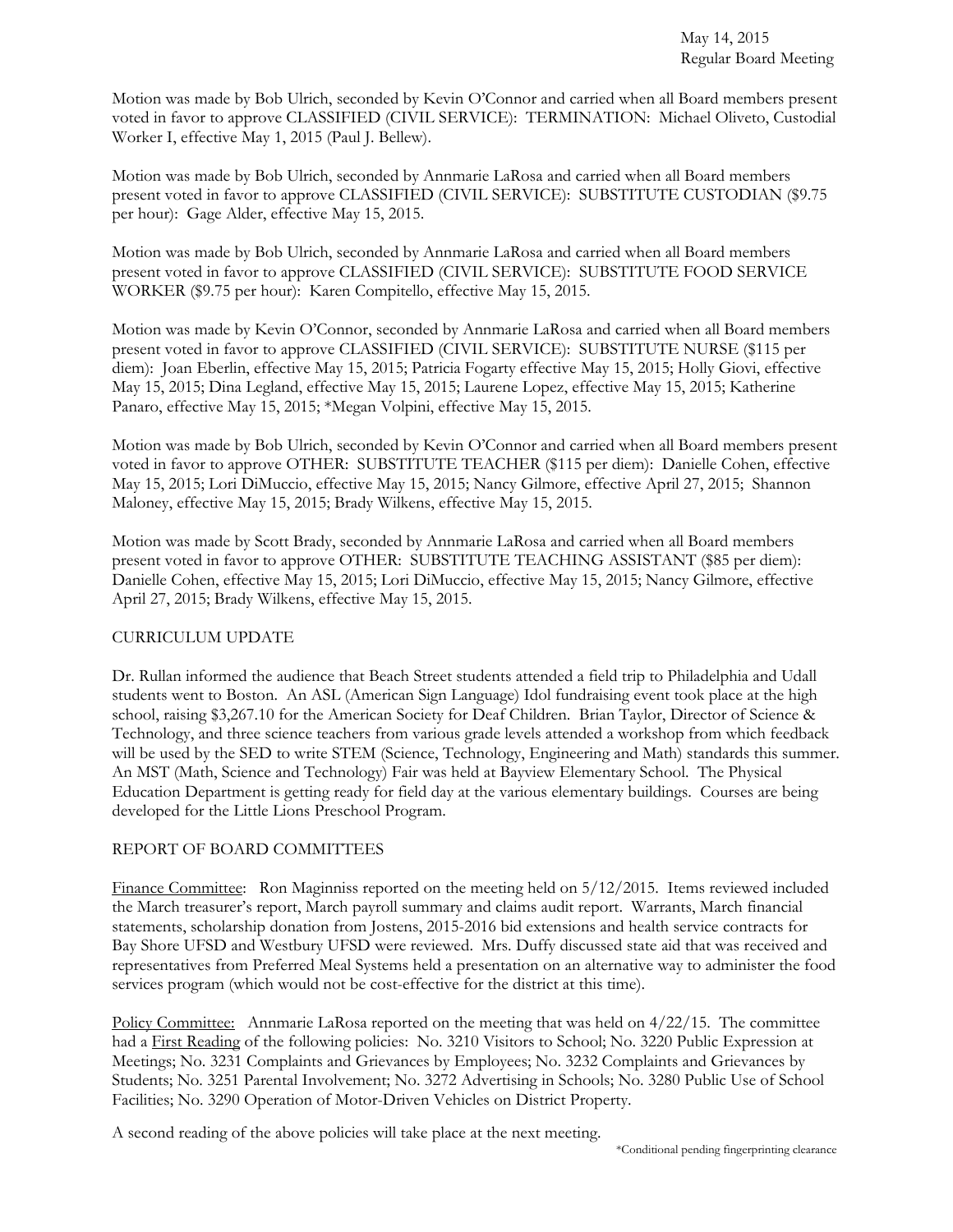Education Committee: Annmarie LaRosa reported on the meeting held on 5/14/2015. Items reviewed included the professional development plan, IB enrollment, World Language Honor Society inductees, and the summer investigation program for elementary school students, which will take place July 6 through July 30.

Buildings and Grounds: Kevin O'Connor reported on the meeting held on 5/12/2015. Items reviewed included the continued difficulties encountered mounting the new high school score board, a donation of safety netting by the Youth Lacrosse League, placement of a gazebo on district property near the library, and continued discussions about potential bond proposition items.

Committee on Special Education/Preschool Special Education: Ron Maginniss reported on the meeting that took place on 5/14/2015. CSE and CPSE recommendations for the month and student placements were reviewed; the special education staff are completing annual reviews.

Health and Wellness: Kevin O'Connor reported on the meeting that was held on 4/29/15. Items reviewed included mailing of the "West Islip Cares" magnets and Social Host postcards to be mailed in May. The committee discussed the recent Unite for the Fight forum and Shed the Meds events, both were very successful. The West Islip Annual Kids' Triathlon will be held May 31, 2015. Registration can be done on line at www.witrikids.com; the deadline is Tuesday, 5/26/15. The committee is coordinating articles for the summer newsletter, and Narcan training will take place at the West Islip Fire Department in the fall. The next meeting will be on May 27, 2015 at 9:30 a.m. in the P.J. Bellew cafeteria.

DASA Committee: Dr. Rullan reported on the meeting that was held on 5/12/15. Bully reform, survey on bullying, goals for next year, programs for grades K-12 and professional development for teachers were discussed.

# FINANCIAL MATTERS

The treasurer's report for March was presented. Beginning balance as of 2/28/2015: \$39,914,575.41; ending balance as of 3/31/2015: \$47,381,924.10.

Motion was made by Kevin O'Connor, seconded by Ron Maginniss, and carried when all Board members present voted in favor to approve Budget Transfers 3191 – 3201.

Motion was made by Kevin O'Connor, seconded by Annmarie LaRosa, and carried when all Board members present voted in favor to approve 2014-2015 Health Services Contracts for: Bay Shore UFSD - \$5,728.16 and Westbury UFSD -\$747.68.

Motion was made by Bob Ulrich, seconded by Annmarie LaRosa, and carried when all Board members present voted in favor to approve scholarship donation from Jostens to the West Islip High School in the amount of \$500.00.

Motion was made by Ron Maginniss, seconded by Scott Brady, and carried when all Board members present voted in favor to approve Bid Extensions for 2015-2016: Bid #1169 Endzone Sports; Bid #1173 Suffolk Auto Driving School, Inc.; Bid #1174 Emerald Electric and Solar, Inc.; Bid #1177 Stapleton Tree & Landscape Service; Bid #1178 Associated Audio Service; Bid #1181 Cardinal Control Systems, Inc.; Bid #1182 World Wide Security Group; Bid #1186 Long Island Geese Control.

Motion was made by Bob Ulrich, seconded by Scott Brady, and carried when all Board members present voted in favor to approve Resolution – Joint Municipal Cooperative Bidding Program 2015-2016.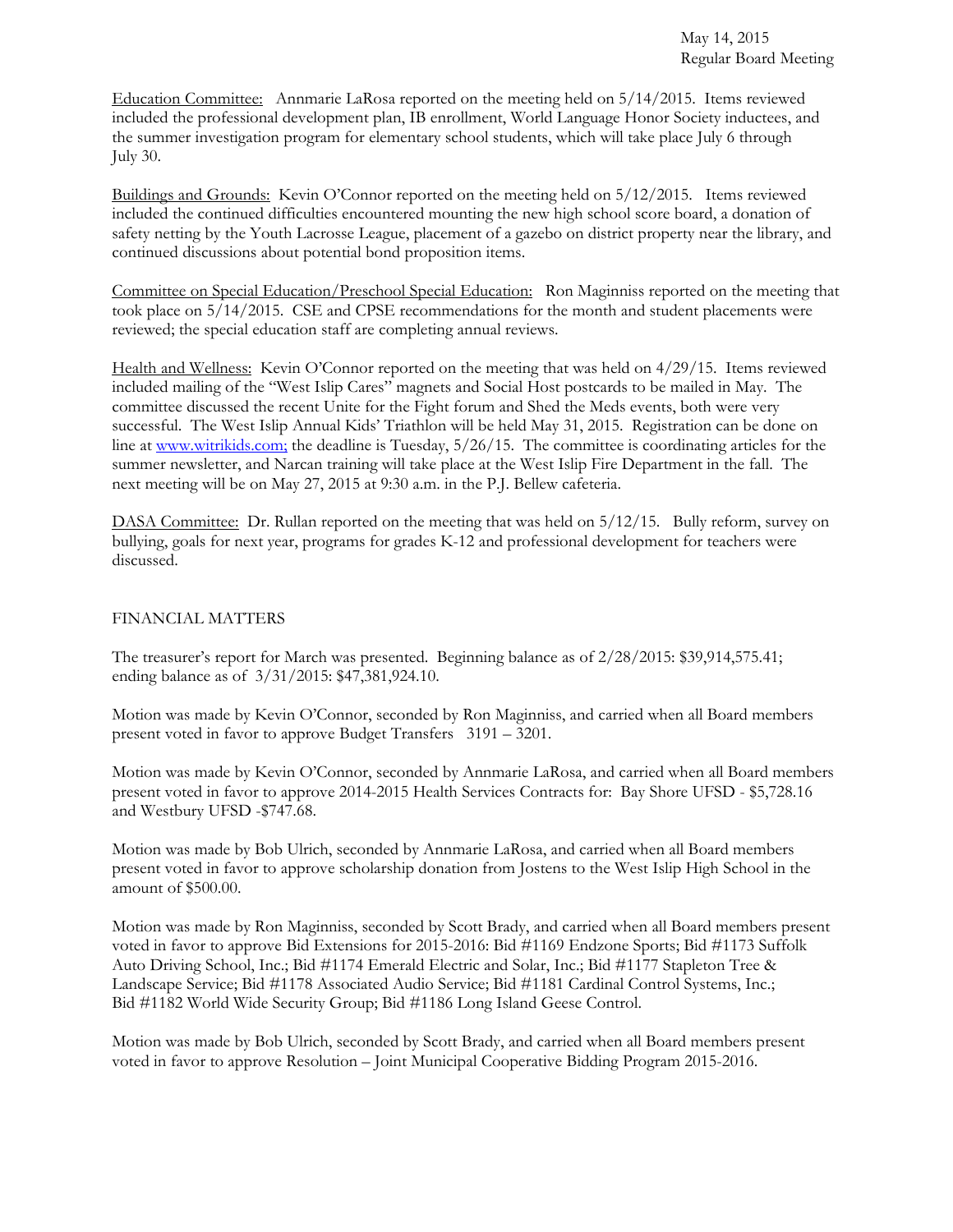### PRESIDENT'S REPORT

Motion was made by Annmarie LaRosa, seconded by Kevin O'Connor, and carried when all Board members present voted in favor to approve the date for the re-organizational meeting: July 7, 2015 at 7:30 p.m.

Discussion of Board Regular Meeting and Planning Session dates for 2015-2016.

Motion was made by Kevin O'Connor, seconded by Ron Maginniss, and carried when all Board members present voted in favor to approve Personnel for Annual Meeting (School Budget Vote/Trustee Election).

Motion was made by Kevin O'Connor, seconded by Ron Maginniss, and carried when all Board members present voted in favor to approve the West Islip Nurses' Chapter of WITA Memorandum of Agreement re: Collective Bargaining Agreement July 1, 2015 to June 30, 2019.

# SUPERINTENDENT'S REPORT

Mrs. Burns informed the audience that students have acclimated well to the new POS (Point of Sale) System in school cafeterias and that this system will increase efficiency in the cafeterias.

West Islip students participated in a ceremony unveiling a lending library in honor of Sandy Hook victim, Madeline Hsu. P.J. Bellew donated money for library books and the district Technology Department made a wood structure to house them. The Bellew band and a high school choral student participated in the ceremony at West Islip Beach.

Spring Athletics has had a very successful spring season. The Varsity Boys Track and Field team won the league championship. The girls' team came in second. Other post-season play includes:

| Friday, May 15   | Boys Lacrosse 4:00  |      | Sachem East                |
|------------------|---------------------|------|----------------------------|
| Saturday, May 16 | Baseball            | 2:00 | Smithtown West             |
| Monday, May 18   | Softball            | 4:00 | Walt Whitman/Wm. Floyd     |
| Tuesday, May 19  | Girls Lacrosse 4:00 |      | North Babylon/Sachem North |

The budget vote will be held on May 19, 2015 from 7:00 a.m. to 10:00 p.m. Celebrate Education will run concurrently, including presentations or tables with Robotics, athletic booster clubs, PTA, PAWS, Relay for Life, districtwide art show and musical presentations.

# NOTICES/REMINDERS

Budget Vote  $\sim$  May 19, 2015 at West Islip High School from 7:00 a.m. to 10:00 p.m.

Mrs. LaRosa spoke about the recent Jazz Night and High School Orchestra concerts, which were outstanding. Mrs. LaRosa encouraged residents to attend the many spring concerts in May and June. Vocal Motion Friends and Family Night will be held on Wednesday, June 3, 2015.